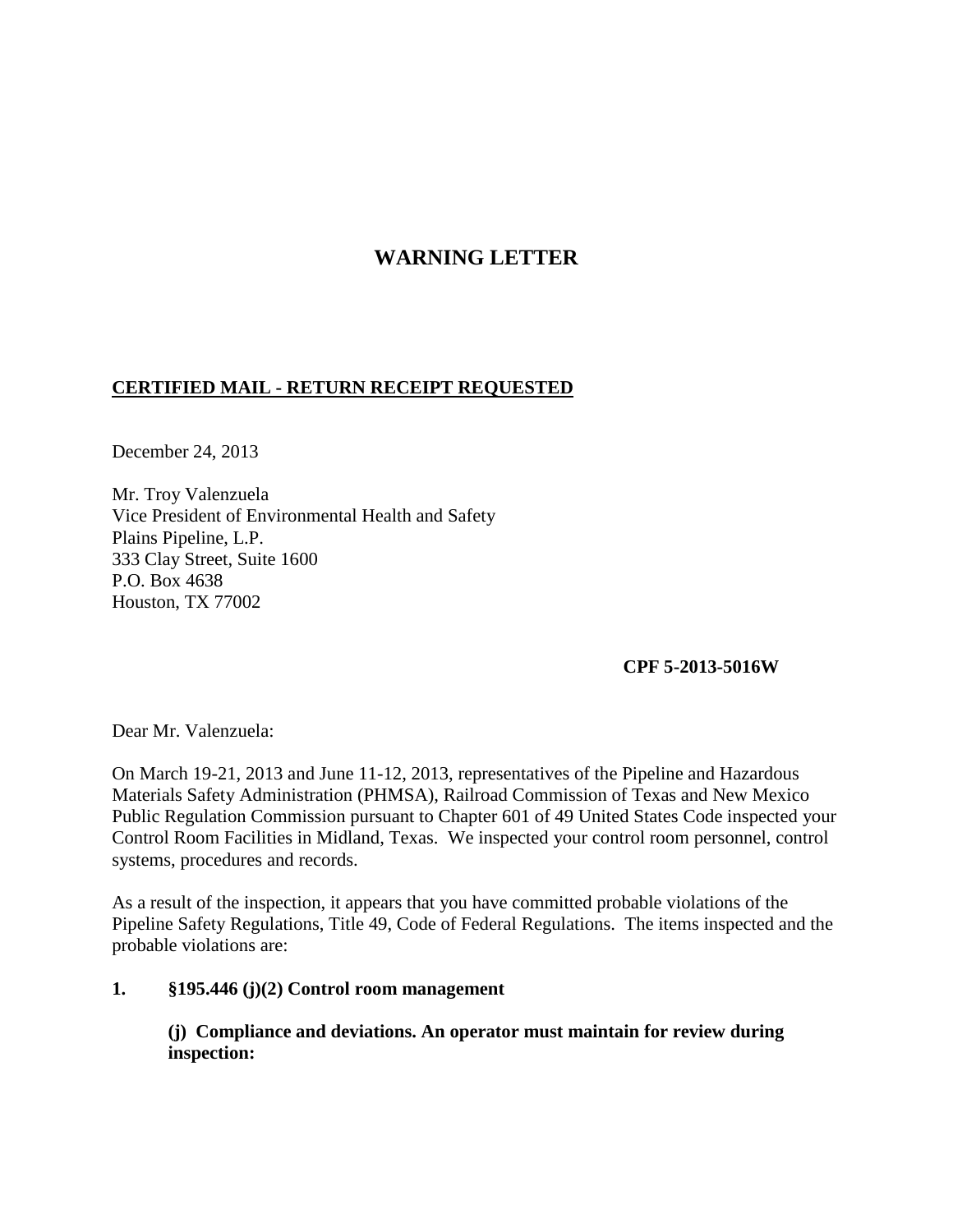## **(2) Documentation to demonstrate that any deviation from the procedures required by this section was necessary for the safe operation of the pipeline facility.**

Plains did not follow Management of Change (MOC) procedures when changes were made to the Pipeline Control Procedure Manual procedures. Additionally, changes were made to the critical alarm type description and response priority.

Plains did not follow their Change Management Procedure, Section 7 of the Midland Control Room Management Plan. Section 7.2, Communication During Changes to Pipeline Equipment states that "pipeline systems/processes which are generally covered by the MOC process include but are not limited to: purchase or sale of physical assets, new equipment coming online, retired equipment going offline, operations and maintenance manuals, new or revised procedures, operating responsibilities between pipeline controllers and field personnel or third-party operations, field maintenance activity affecting pipeline control room operations, control system changes, SCADA system changes." At the time of the inspection, PHMSA representatives discovered that several procedures from different manuals were consolidated into a Pipeline Control Procedure Manual. The lack of documentation and interviews with control room staff demonstrates that Plains did not follow their MOC procedure for modifying their Pipeline Controller Procedure Manual.

## **2. §195.446(j)(1) Control room management**

## **(j) Compliance and deviations. An operator must maintain for review during inspection:**

### **(1) Records that demonstrate compliance with the requirements of this section;**

At the time of inspection, PHMSA representatives discovered several Abnormal Operations forms (Form 103) were not completely filled out. The missing information included Maximum Operating Pressure (MOP) information, signatures and dates, and the reviewer's signature.

### **3. §195.446(j)(1) Control room management**

**(j) Compliance and deviations. An operator must maintain for review during inspection:**

**(1) Records that demonstrate compliance with the requirements of this section;**